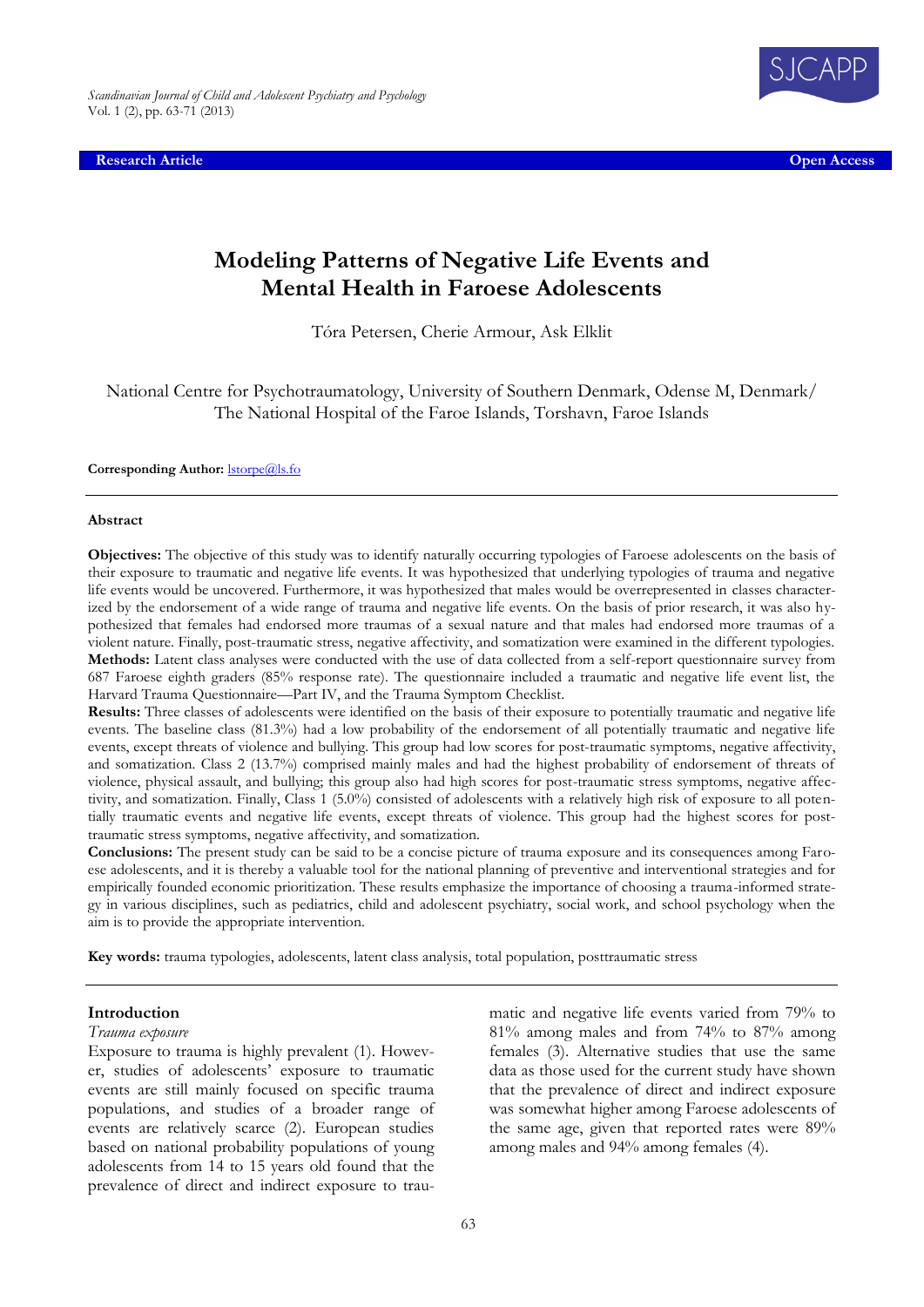## *Consequences of trauma*

Research has shown that exposure to trauma has a negative effect on children and adolescents in various domains and that these consequences might be prolonged or chronic. Exposure to traumatic events alters psychological development and risk of maladjustment. Short- and long-term psychological and physical health problems are significantly more prevalent among children and adolescents exposed to traumatic events as compared with those who are not exposed to traumatic events (5). Broberg, Dyregrov, and Lilled (6) found that school achievement among adolescents was significantly worsened after exposure to a traumatic discotheque fire. Other studies have found that post-traumatic stress disorder (PTSD) may be a determinant of drug use disorder, given that drugs may be used for the self-medication of trauma-related memories, nightmares, and hyperarousal symptoms (7). In a comprehensive meta-analysis of 16 epidemiological studies that includes more than 23,000 participants, Nanni and colleagues reported that trauma such as childhood maltreatment was associated with both recurrent and chronic depression (8). In another meta-analysis of 10 clinical trials, the same researchers found that childhood maltreatment was associated negatively with treatment outcome (8). Studies among risk populations, such as refugees, have shown that the prevalence of PTSD ranges from 31% to 47%, even when the traumatic event had taken place 9 to 11 years before the study (9). A prospective, longitudinal, epidemiological study of 2548 German adolescents and young adults between the ages of 14 and 24 years showed that 48% of those with PTSD and subtreshold PTSD had no significant decline in PTSD symptoms 34 to 50 months later (10).

### *Traumatization and gender*

Studies have found a gender difference with regard to both exposure to trauma and the consequences of trauma. Most studies have shown that exposure to traumatic events is more prevalent among males, whereas the lifetime prevalence of post-traumatic stress was higher among females (1;11;12). Tolin and Foa (12) found that this gender difference could not be explained by methodological issues, and it was not likely to be overturned by the filedrawer effect. However, most studies that examine gender differences in mental health and trauma are based on convenience samples or specific trauma groups, which might provide artificial results. When comparing post-traumatic stress among adolescents aged 14 and 15 years from four European countries, Elklit and Petersen (3) reported cultural variations in this gender difference on the basis of three national probability samples and one total population

sample: in Lithuania and Denmark, the male-tofemale ratio was 2:1; in the Faroe Islands, it was 3:1; and in Iceland, there were no gender differences. *Identification of traumatized adolescents*

Studies indicate that exposure to traumatic events may lead to an enhanced risk for further traumatization. For example, studies have found that the exposure rate to new traumatic events among adolescents and young adults rose from 17% to 20% during a follow-up period of 34 to 50 months (13). This rise may be attributable to these adolescents being more sensitive to new trauma or to prior trauma increasing the risk of later exposure. Briggs and colleagues (5) argue that making group distinctions and identifying vulnerable groups of children and adolescents is important, given the growing evidence that youths who report multiple traumas are at greater risk for subsequent trauma exposure as compared with youths who report a single trauma.

The identification of a trauma history in adolescents is important, given that knowledge of such can be used to guide treatment plans and to prevent further traumatization. In addition, it is of great economic interest for society, because studies have shown that childhood exposure to traumatic events is associated with a significantly higher use of mental and physical health services among adults (5;14). A study based on 668 questionnaires from females in a gynecologic clinic found that more than half of the sample - all well-educated, middle-class women between 16 and 76 years old - had been exposed to childhood abuse (15). This study also showed that the females who were exposed to abuse during their childhood reported significantly more psychological and physical problems and more hospitalizations for illnesses as compared with those females without childhood abuse.

Recent research has implemented more complex statistical methods for the identification of traumatized groups. Indeed, latent class analysis (LCA) and latent profile analysis (LPA) have been used with the aim of uncovering naturally occurring typologies of traumatic experiences. LCA and LPA are ideal statistical methods for uncovering typologies, because they categorize individuals into groups on the basis of how they respond to a series of questions. Similar responders are categorized together. To date, studies using LCA and LPA have shown that maltreated children can be divided into different classes that are characterized by various combinations of maltreatment, different severities, and various consequences of the maltreatment (16;17).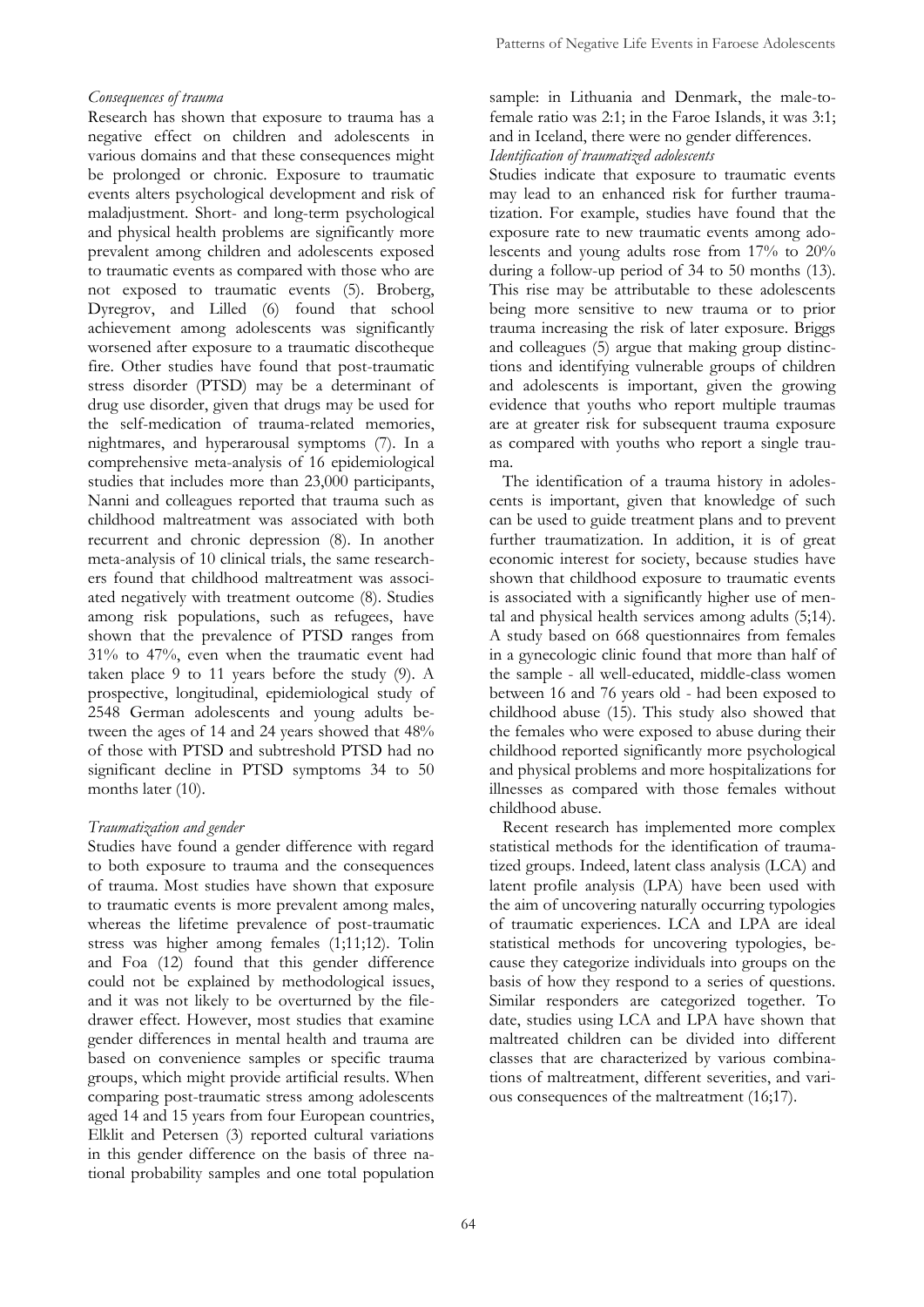## **Aims and hypotheses**

To enhance the basis for planning preventive and interventional strategies and to contribute to an empirical foundation for economic prioritization, the present study was conducted. One aim was to identify naturally occurring typologies of Faroese adolescents on the basis of their exposure to traumatic and negative life events. It was hypothesized that underlying typologies of trauma and negative life events would be uncovered. Furthermore, it was hypothesized that the male gender would be predictive of membership in classes that endorsed a wide range of trauma and negative life events, given literature that has reported that males experience more trauma than females (12). However, we were mindful that males and females have been reported as experiencing different types of trauma. For example, females experience traumas of a sexual nature more so than males, and males experience traumas of physical violence more so than females (4;12). Thus, associations between classes and gender may vary as a function of the class characteristics (i.e., the type of trauma and negative life event endorsed). Another aim was to examine posttraumatic stress, negative affectivity, and somatization among the adolescents in the different classes. Given the extant literature that associates trauma and negative life events with the development of mental health issues (15), we hypothesized that individuals who met the criteria for post-traumatic stress, negative affectivity, and somatization would be more likely to be members of classes characterized by strong probabilities of endorsing traumas and negative life events as compared with a baseline class.

## **Method**

#### *Procedure*

The present study is based on data from the Faroese Trauma Study among adolescents. The data was collected from a self-report questionnaire survey from 687 Faroese eighth graders (85% response rate). The study was approved by the Faroese Data Protection Agency the Faroese Ministry of Education, and the Faroese Ethical Board. The ages of the participants ranged from 13 to 16 years (mean, 14.2 years; standard deviation, 2.1 years), and just more than half of the sample were males (52.5%). See the articles by Elklit and Petersen (3) and Petersen and colleagues (4) for further details.

## **Measures**

*Event list:* The original questionnaire included a list of 19 potentially traumatic events and negative life events. The adolescents were asked to choose the event that they found most distressing. They were subsequently asked to complete the Harvard Trauma Questionnaire - Part IV (HTQ-IV) for their most distressing event. We queried a number of potentially traumatizing and negative life events, but, rather than include all of them, we focused on those from the literature that are thought to be some of the most traumatizing: physical abuse, sexual abuse, neglect (18), rape (19), physical assault, having witnessed others injured or killed or threats of violence (20), bullying (21), attempted suicide  $(22)$ , and serious illness  $(23;24)$  (Table 1).

*Posttraumatic stress symptoms:* The HTQ-IV (25) was used to estimate the post-traumatic stress symptoms at the time that followed the potentially traumatic or negative life event. The HTQ-IV consists of 31 items, of which 17 items correspond to the PTSD diagnosis in the *Diagnostic and Statistical Manual of Mental Disorders, Fourth Edition* (26). The items are scored on a four-point Likert scale  $(1 = not present,$  $4 =$  very often present). The HTQ-IV has been extensively used in the Nordic countries, but it had not previously been used in the Faroe Islands. A translation was assessed and accepted by two independent scholars and a clinical psychologist skilled in the Faroese language.

The HTQ-IV measures the intensity of the three core symptom groups of PTSD: intrusion, avoidance, and hypervigilance. Only symptoms given a score of 3 or more count toward a PTSD diagnosis. Both Mollica and colleagues (25) and Bach (27) reported good reliability and validity for the scale; however, HTQ-IV reliability and validity data for adolescents or Faroese subjects is not currently available. The internal consistency of the scale was high, with a Cronbach's alpha of 0.98 for the total PTSD scale and alphas of 0.88, 0.91, and 0.90 for the intrusion, avoidance, and hypervigilance subscales, respectively. The mean inter-item correlations for the subscales were, correspondingly, 0.64, 0.59, and 0.63, thereby indicating a moderate discriminatory power (28).

*Negative affectivity and somatization:* The Trauma Symptom Checklist (TSC) is a broad symptom list that assesses the impact of a traumatic event or negative life event on an individual's body, emotions, and cognition in addition to their social relations and self-image. Each item is scored on a four-point Likert scale  $(0 = not present, 3 = very often pre$ sent). The TSC was originally created by Briere and Runtz (29), and the validity and reliability of the TSC have been shown to be good. Factor analysis of the TSC has identified two subscales: the somatization subscale and the negative affectivity subscale (30). The somatization subscale consists of eight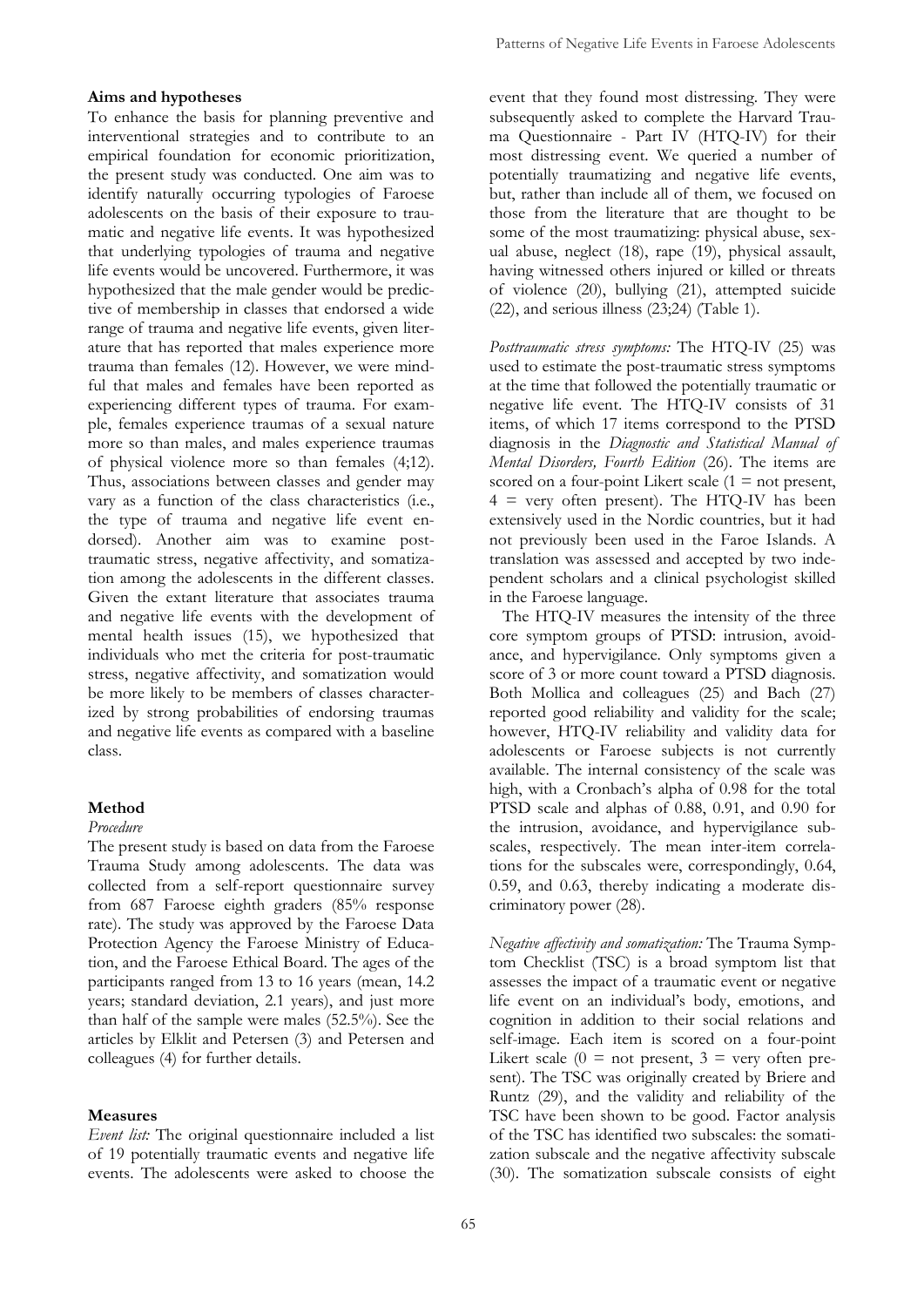items related to headache, dizziness, stomachache, and other nonspecific somatic symptoms. Adolescents in the current study with scores of more than 23 were defined as having high somatization levels. The negative affectivity subscale consists of 10 items related to a mixture of anxiety and depressive symptoms, such as sadness and thoughts of selfharm. Adolescents in the current study with scores of more than 30 were defined as depressed. The revised TSC has good reliability and good factor and criteria validity. The alpha values in this study were 0.82 for somatization and 0.85 for negative affectivity.

#### **Analysis**

All analyses within the current study were implemented with the use of Mplus version 6 (31). LCA (32) was employed to determine if empirically derived typologies of binary coded trauma and negative life events exist among Faroese adolescents. LCA is an exploratory and iterative model-building technique that uncovers typologies on the basis of an individual's similarity of responding across a series of manifest variables. The probability of class membership (posterior probabilities) is derived from two parameters: class probabilities (i.e., class prevalence) and item probabilities (i.e., specific item endorsement probabilities). Individuals are assigned membership in a particular class in a probabilistic fashion rather than a deterministic fashion. For comprehensive details of this statistical technique, please consult the article by Haagenars and McCutcheon (32).

In the current study, we specified and estimated five latent class models (two to six classes) with the use of the default robust maximum likelihood estimator. To ensure successful convergence on global maxima, we employed 500 random sets of initial starting values with 10 optimizations. To ascertain which latent class solution provided optimal fit to the data, we consulted several fit indices, including the Akaike information criterion (AIC) (33), the Bayesian information criterion (BIC) (34), the sample-size adjusted BIC (SSABIC) (35), the entropy value (36), and the Lo-Mendell-Rubin adjusted likelihood ratio test (LRT) (37). Optimal fit is indicated by models, which have lower AIC, BIC, and SSABIC values. On some occasions, fit may improve with the AIC, BIC, and SSABIC continually lowering. DiStefano and Kamphaus (38) noted that the difference between continually lowering values should be calculated. In the event that the difference between a particular latent class model and one with an additional class is particularly small, the additional class is said to add little to the model. Nylund and colleagues (39) recently conducted a series of simulation studies in which they concluded that the BIC was the most reliable indicator of latent class enumeration. Before this, Yang (40) reported that the SSABIC was the most reliable indicator of latent class enumeration. Entropy values give a measure of how distinct classes within a latent class model are from one another. Values range from 0 to 1, and those that reach 1 indicate clear classification. A nonsignificant LRT indicates that a latent class model with one less class may be the more parsimonious option. After determining which latent class model was the optimal fit to the data, the model parameters were fixed before the inclusion of covariates, thereby ensuring that the covariates did not impact the latent class structure. Multinomial logistic regression was subsequently employed to regress an individual's conditional probabilities for indicators of gender and mental health. The odd ratios and corresponding 95% confidence intervals presented indicate an individual's likelihood of membership in classes as compared with the baseline class.

#### **Results**

#### *Frequencies of negative life events*

The most commonly endorsed trauma or negative life events was threats of violence (31.6%), closely followed by humiliation or persecution from others (30.1%). The least commonly endorsed negative life events or trauma was rape (4.1%). Table 1 reports participants' endorsement across all 10 trauma or negative life events.

| TABLE 1. Frequency of endorsement of direct trauma exposure and negative |  |
|--------------------------------------------------------------------------|--|
| life events among Faroese adolescents (n = 687)                          |  |

| Traumatic events and negative life events             | Frequency of<br>endorsement (%) |
|-------------------------------------------------------|---------------------------------|
| 1. Physical assault                                   | 9.6                             |
| 2. Rape                                               | 4.1                             |
| 3. Witnessing the injury or death of others           | 9.6                             |
| 4. Threats of violence                                | 31.6                            |
| 5. Suicide attempts                                   | 9.9                             |
| 6. Serious illness                                    | 12.8                            |
| 7. Sexual abuse                                       | 5.1                             |
| 8. Physical abuse                                     | 7.3                             |
| 9. Neglect                                            | 4.9                             |
| 10. Humiliation or persecution from others (bullying) | 30.1                            |

*Prevalence of posttraumatic stress, depression, and somatization*

Of the adolescents surveyed, 139 (20.2%) fulfilled the criteria for post-traumatic stress. Of these, 75 (10.9%) had high scores for negative affectivity, and 86 (12.5%) had high somatization scores.

#### *Latent class analysis*

*Class enumeration:* The fit statistics for latent class models two through six across 10 binary negative life events (physical assault, rape, witnessed others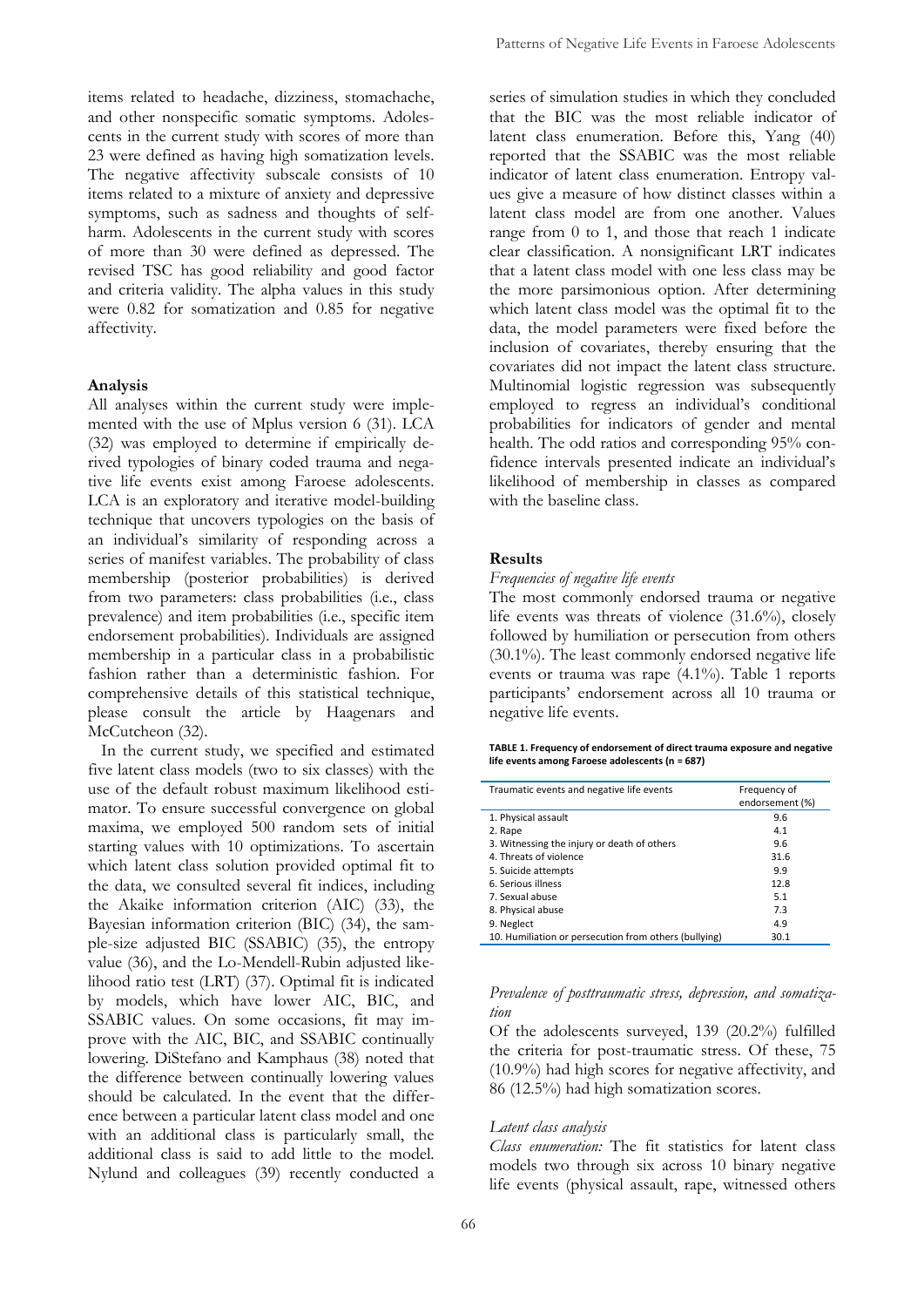injured or killed, threats of violence, attempted suicide, serious illness, sexual abuse, physical abuse, neglect, and humiliation)indicators are presented in Table 2. The value of the AIC continually lowers from the two-class solution to the six- or five-class solution, with a slight increase from the five-class solution to the six-class solution. The largest decrease occurs from the two-class solution to the three-class solution, thereby indicating that the three-class solution provides optimal fit. The lowest BIC value is found for the three-class solution. The lowest value for the SSABIC is found for the fourclass solution; however, it is merely 1 point lower than the BIC value for the three-class solution. In addition, when applying the recommendations of DiStefano and Kamphaus (38), the largest decrease for the SSABIC value occurs from the two-class solution to the three-class solution; this suggests that the three-class solution is optimal, although there is a slight rise in value from the four-class solution to the five-class solution and from the fiveclass solution to the six-class solution. The entropy values are highest for the two-, four-, and threeclass solutions, respectively. However, a value of 0.860 indicates that individuals in the three-class solution are clearly classified. The LRT value becomes nonsignificant for the five-class solution, thereby indicating that the four-class solution may be the more parsimonious option. Taking all fit statistics into consideration and based on DiStefano and Kamphaus (38), Nylund and colleagues (39), and Yang (40), the three-class solution provides an optimal fit to the data.

| TABLE 2. Fit indices for latent Classes 2 through 6 |  |
|-----------------------------------------------------|--|
|-----------------------------------------------------|--|

|                    | AIC      | <b>BIC</b> | <b>SSABIC</b> | Entropy | LRT       |
|--------------------|----------|------------|---------------|---------|-----------|
|                    |          |            |               |         | (P value) |
| Class <sub>2</sub> | 4118.539 | 4213.718   | 4147.040      | 0.901   | 591.512   |
|                    |          |            |               |         | (0.0000)  |
| Class <sub>3</sub> | 4059.463 | 4204.498   | 4102.893      | 0.860   | 79.963    |
|                    |          |            |               |         | (0.0315)  |
| Class <sub>4</sub> | 4042.828 | 4237.718   | 4101.187      | 0.885   | 38.105    |
|                    |          |            |               |         | (0.0436)  |
| Class <sub>5</sub> | 4035.082 | 4279.828   | 4108.370      | 0.754   | 29.337    |
|                    |          |            |               |         | (0.1789)  |
| Class 6            | 4036.071 | 4330.672   | 4124.288      | 0.780   | 20.723    |
|                    |          |            |               |         | (0.0364)  |

*AIC,* Akaike information criterion; *BIC,* Bayesian information criterion; *SSABIC,* sample-size adjusted Bayesian information criterion; *LRT (P value) =* Lo-Mendell-Rubin adjusted likelihood ration test value and associated significance level

three-fold risk of being in Class 2 (versus Class 3) when compared with females (odds ratio [OR], 2.4; confidence interval [CI], 1.81 to 3.42). Diagnosis with PTSD significantly predicted membership in Classes 1 and 2. Indeed, individuals who met the diagnostic criteria for post-traumatic stress had about a two-fold risk for being in Class 1 (OR, 2.41;

*Class characteristics:* Class 3 (81.3%) was characterized by individuals who had low probabilities of the endorsement of all potentially traumatic events, with the exception of the threats of violence indicator and the bullying indicator; however, the probability of endorsement was still low as compared with that of the alternative classes. Therefore, Class 3 can be referred to as the *baseline class.* Class 2 (13.7%) was characterized by individuals who had the highest probability of endorsement of the threats of violence indicator. The probabilities of endorsement of the physical assault and bullying indicators were also high in Class 2 relative to the alternative potentially traumatic events; however, they were lower than the probabilities of the endorsement of these indicators for individuals in Class 1, albeit only marginally. Class 2 will therefore be referred to as the *physical assault, threats of violence, and bullying class*. Class 1 (5.0%) was the smallest of all three classes, and it was characterized by relatively high probabilities of the endorsement of all potentially traumatic events. In particular, individuals in this class had high probabilities of endorsing the rape, sexual abuse, and bullying indicators as compared with alternative negative life events or trauma. Notably, the individuals in this class had the highest probabilities of endorsement for all potentially traumatic events, except threats of violence. Therefore, Class 1 will be referred to as the *multiple, wideranging, potentially traumatic events class.* The latent class profile plot is presented in Figure 1.

#### *Logistic regressions*

Logistic regression was conducted with the use of the covariates of gender, post-traumatic stress, somatization, and negative affectivity to determine if those individuals of male gender (males  $= 1$ ; females  $= 0$ ), those who met the diagnostic criteria for post-traumatic stress disorder (yes  $= 1$ ; no  $= 0$ ), and those who had high scores on somatization and negative affectivity (yes  $= 1$ ; no  $= 0$ ) had a relative higher risk of being members of Classes 1 (multiple, wide-ranging, potentially traumatic events class) and 2 (physical assault, threats of violence, and bullying class) as compared with Class 3 (baseline class). There was no significant association found between gender and membership in Class 1 as compared with membership in Class 3. However, membership in Class 2 as compared with Class 3 was significantly predicted by gender in that males had a nearly CI, 1.17 to 4.50) or Class 2 (OR, 2.45; CI, 1.73 to 3.47) as compared with Class 3. High scores on somatization and negative affectivity both provided significant associations with Classes 1 and 2 as compared with Class 3. Individuals who met the criteria for somatization had a three-fold risk of being in Class 1 (OR, 2.76; CI, 1.36 to 5.59) and a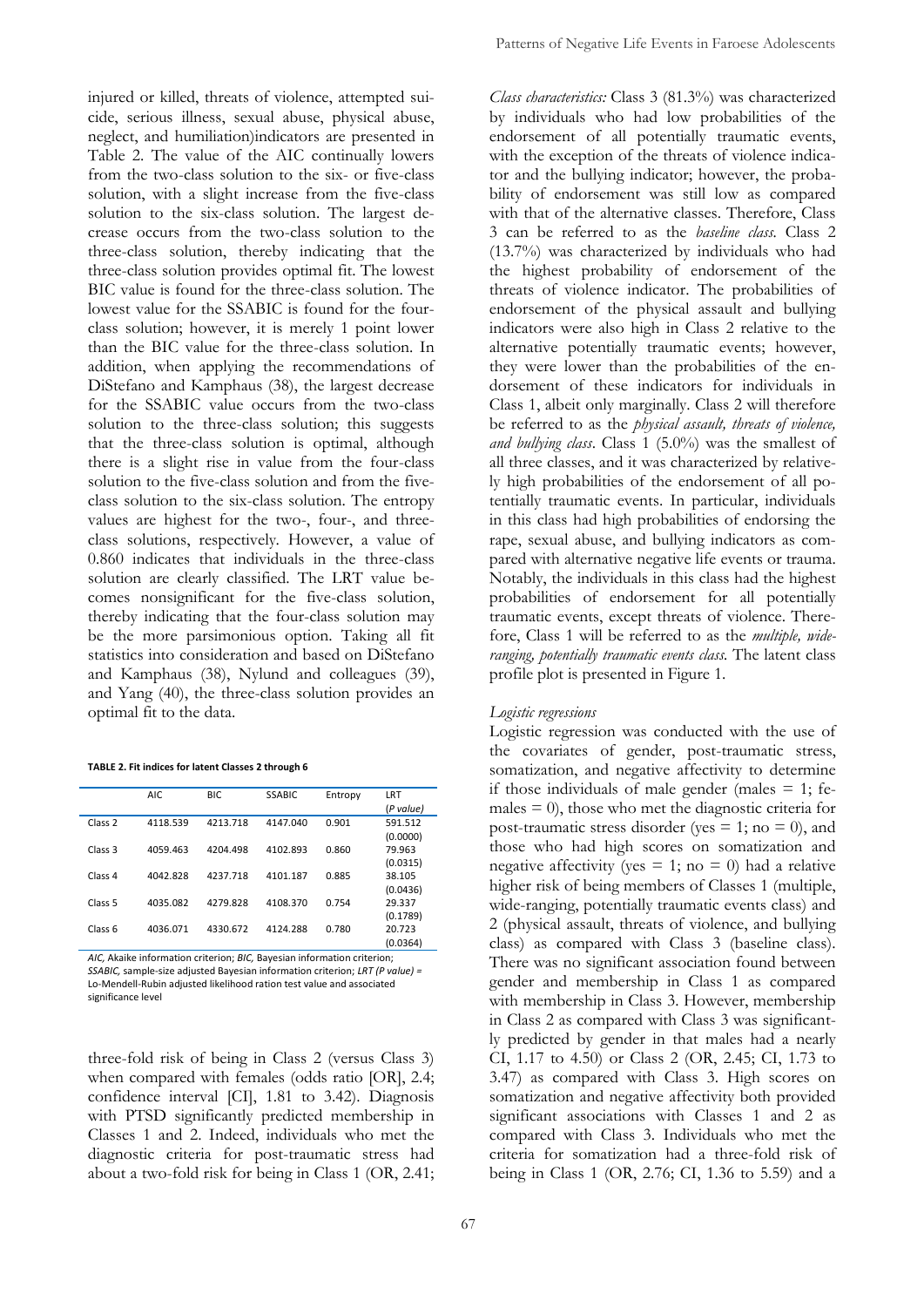more than two-fold risk of being in Class 2 (OR, 2.45; CI, 1.60 to 3.74) as compared with Class 3. Finally, individuals who met the criteria for negative affectivity had a more than five-fold risk of being in

**FIGURE 1**





Profile plot of three traumatic events and negative life events classes. *Class 1,* Multiple, wide-ranging, negative life events class; *Class 2,* Physical assault, threats of violence, and bullying class; *Class 3,* Normative/baseline class

|                                                                                     | Class 3:<br>Normative/<br>baseline class | Class <sub>2</sub> :<br>Physical<br>assault,<br>threats of<br>violence,<br>and bullying<br>class | Class 1:<br>Multiple,<br>wide-<br>ranging,<br>negative life<br>events class |
|-------------------------------------------------------------------------------------|------------------------------------------|--------------------------------------------------------------------------------------------------|-----------------------------------------------------------------------------|
| Percentage of population                                                            | 81.3%                                    | 13.7%                                                                                            | 5.0%                                                                        |
| Percentage of males*                                                                | 46.4%                                    | 56.6%                                                                                            | 47.1%                                                                       |
| Mean score for negative<br>affectivity (standard<br>deviation)                      | 21.2(7.7)                                | 26.9(7.8)                                                                                        | 28.8 (8.4)                                                                  |
| Mean score somatization<br>(standard deviation)                                     | 16.5(5.8)                                | 20.9(6.4)                                                                                        | 22.3(6.6)                                                                   |
| Mean score on Harvard<br>Trauma Questionnaire-<br>Part IV (standard devia-<br>tion) | 57.9 (19.3)                              | 74.9 (25.4)                                                                                      | 82.9 (25.3)                                                                 |
| Subjects with post-<br>traumatic stress disorder                                    | 16.5%                                    | 37.7%                                                                                            | 44.1%                                                                       |
| Depressed subjects                                                                  | 7.3%                                     | 26.0%                                                                                            | 38.2%                                                                       |
| Subjects with high<br>somatization scores                                           | 9.0%                                     | 28.6%                                                                                            | 35.3%                                                                       |

#### **TABLE 3. Characteristics of the three classes of Faroese adolescents (n = 687)**

\* Fourteen subjects did not state their gender

### **Discussion**

Three classes of adolescents were identified on the basis of their exposure to potentially traumatic events and negative life events. The baseline class

(81.3%) had a low probability of endorsement of all potentially traumatic events and negative life events, except threats of violence and bullying. Class 2 (13.7%) consisted of adolescents with the highest probability of the endorsement of threats of violence, physical assault, and bullying. Finally, Class 1 (5.0%) consisted of adolescents who were characterized by a relatively high risk of exposure to all potentially traumatic events and negative life events, except threats of violence.

In comparison, a study based on a national probability sample of 4023 adolescents between the ages of 12 and 17 years identified six classes on the basis of trauma profile (41). Ford and colleagues identified four poly-victimized classes, in which 4% of the adolescents belonged to the sexual abuse and assault poly-victimized class; this can be compared with the 5% of such individuals found in the present study. Another 4% of the adolescents in the study belonged to the physical abuse and assault polyvictimization class (41). In the present study, adolescents with the highest probability of having been exposed to physical abuse also had been exposed to sexual abuse, whereas those with the highest probability of the endorsement of physical assault (13.7%) had the highest probability of exposure to threats of violence and exposure to bullying.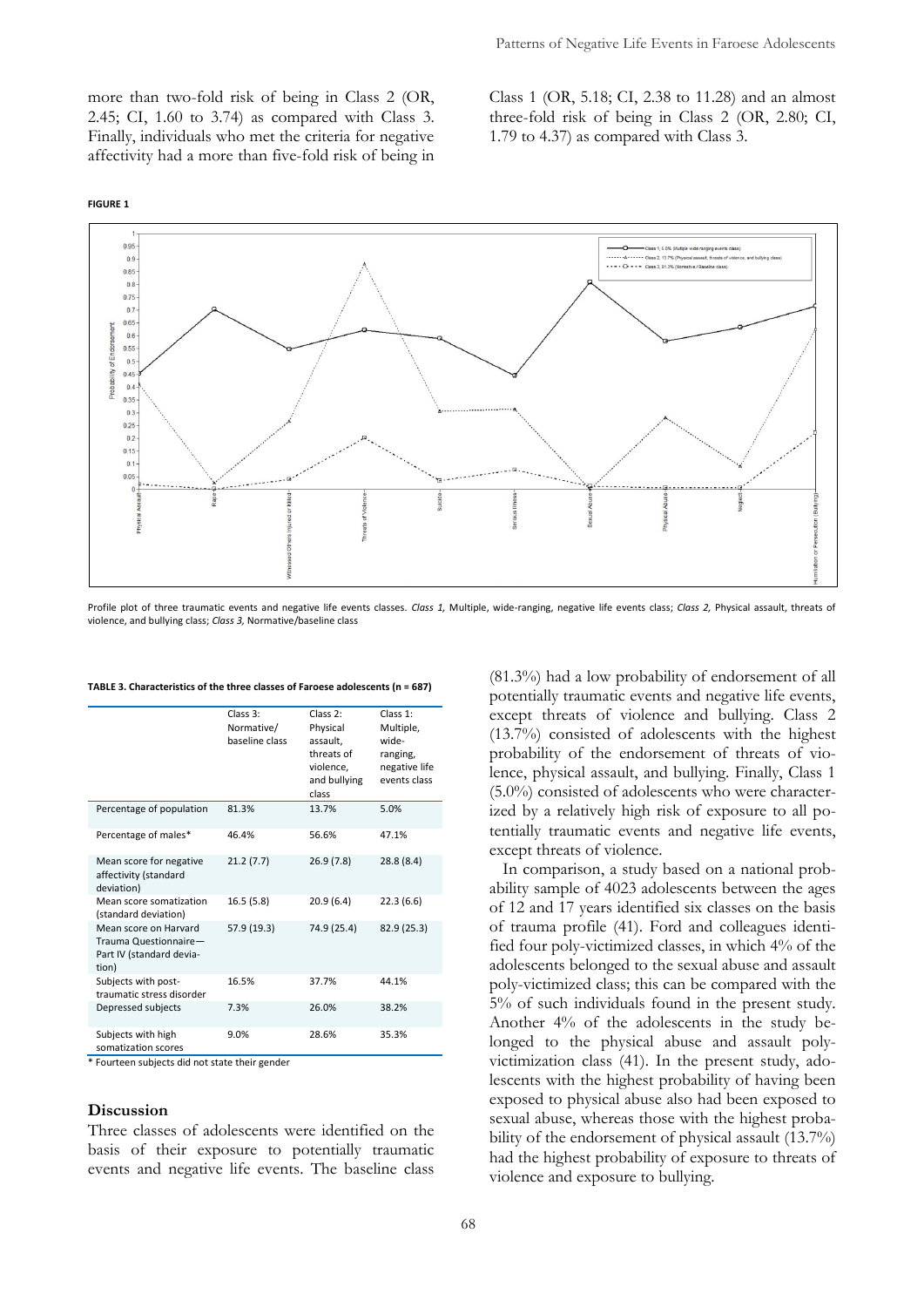Another study, which was based on 4053 children between the ages of 2 and 17 years, demonstrated that 79% of the poly-victimized children had been exposed to some kind of maltreatment as compared with 18% among the other victimized children (42).

Various secondary symptoms are often seen among individuals with PTSD, and sometimes these secondary symptoms are the most tormenting for the person who is experiencing them (43). The most prevalent secondary symptoms that have been reported include depression, anxiety, impulsive behavior, and somatization (44). In a study of 2030 respondents between the ages of 2 and 17 years, the poly-victimized individuals were mainly males, and poly-victimization was the highest predictor of anxiety, depression, and anger symptoms, even when sexual abuse was taken into account (45). These findings have been replicated in another study made by the same researcher group in another sample of 2- to 17-year-old subjects (42). Alternatively, a descriptive Australian study of 117 children between the ages of 3 and 6 years old who were in foster care and 60 children matched for age and socioeconomic status with the use of analysis of variance demonstrated that the children in foster care could be divided into four different maltreatment subgroups. Of these children, 11 (10%) had been exposed to all four forms of maltreatment: sexual abuse, physical abuse, emotional maltreatment, and neglect; 19 (6%) had been exposed to physical abuse, neglect, and emotional maltreatment; 13 (12%) had been exposed to sexual abuse, emotional maltreatment, and neglect; and 68 (61%) had been exposed to supervisory neglect and emotional maltreatment. All of these groups had significantly more posttraumatic stress symptoms when compared with the control group. When comparing the four maltreatment groups, the sexual abuse groups had high scores for posttraumatic stress, whereas the physical abuse group had high scores for dissociation (46).

As expected, we found that adolescents exposed to trauma (i.e., those in Classes 1 and 2) had more symptoms of post-traumatic stress, negative affectivity, and somatization as compared with the adolescents in Class 3. This is also in line with other studies of children and adolescents, which have shown that exposure to trauma has a serious impact on psychological health (47) and that exposure to multiple traumas increases psychological distress and post-traumatic stress (12). Ford and colleagues also found that high exposure was associated with high reports of trauma symptoms; those researchers found the poly-victimized adolescents to be more likely to have PTSD, major depressive disorder, and substance abuse disorder (41).

Nylund and colleagues (39) found that victimized students felt less secure at school. As in the present study, the researchers also found that the group of nonvictimized students was the largest group.

There was no significant association found between gender and Class 1 as compared with Class 3. This is contrary to what we expected, because Class 1 is characterized by sexual trauma (i.e., rape and sexual abuse). Other studies have found the prevalence of sexual trauma to be higher among females. For instance, Karsberg, Lasgaard, and Elklit (48) found the prevalence of sexual abuse to be 4.4% among Greenlandic male adolescents as compared with 10% among female Greenlandic adolescents. Briggs and colleagues (5) also found a higher prevalence of sexual maltreatment among American female children and adolescents as compared with American male children and adolescents.

In line with the literature that demonstrates a greater prevalence of physical abuse among males (12,49), we found that membership in Class 2 (physical assault, threats of violence, and bullying class) as compared with Class 3 (the baseline class) was significantly predicted by gender in that males were almost three times as likely to belong to Class 2 as compared with Class 3 (OR, 2.4; CI, 1.81 to 3.42). In their comprehensive study of 11,104 children and adolescents in a national clinic-referred sample, Briggs and colleagues (5) did not find any significant difference in exposure to violent trauma among females as compared with males. In line with the present study, adolescents who belonged to the poly-victimized classes (including those involving sexual abuse) were more likely to be females (41). In the present study, however, adolescents in the polyvictimized classes defined, as including threats of violence, physical assault, and bullying were more likely to be males. This is contrary to the study by Ford and colleagues but in line with other studies that found physical assault to be more prevalent among males (49).

The current findings emphasize the importance of researchers and clinicians making more careful and broad assessments of trauma exposure in children and adolescents. All professionals in the fields that concern children and adolescents need to be aware of the very likely associations between adverse life events and trauma: the Faroese adolescents who were exposed to bullying had also been exposed to physical assault, and the Faroese adolescents who were exposed to physical abuse had also been exposed to sexual abuse.

## **Conclusion**

Adolescents are, by definition, experiencing a developmental period during which they seek autonomy and independence. This fact may reinforce their resistance to seek help when problems arise.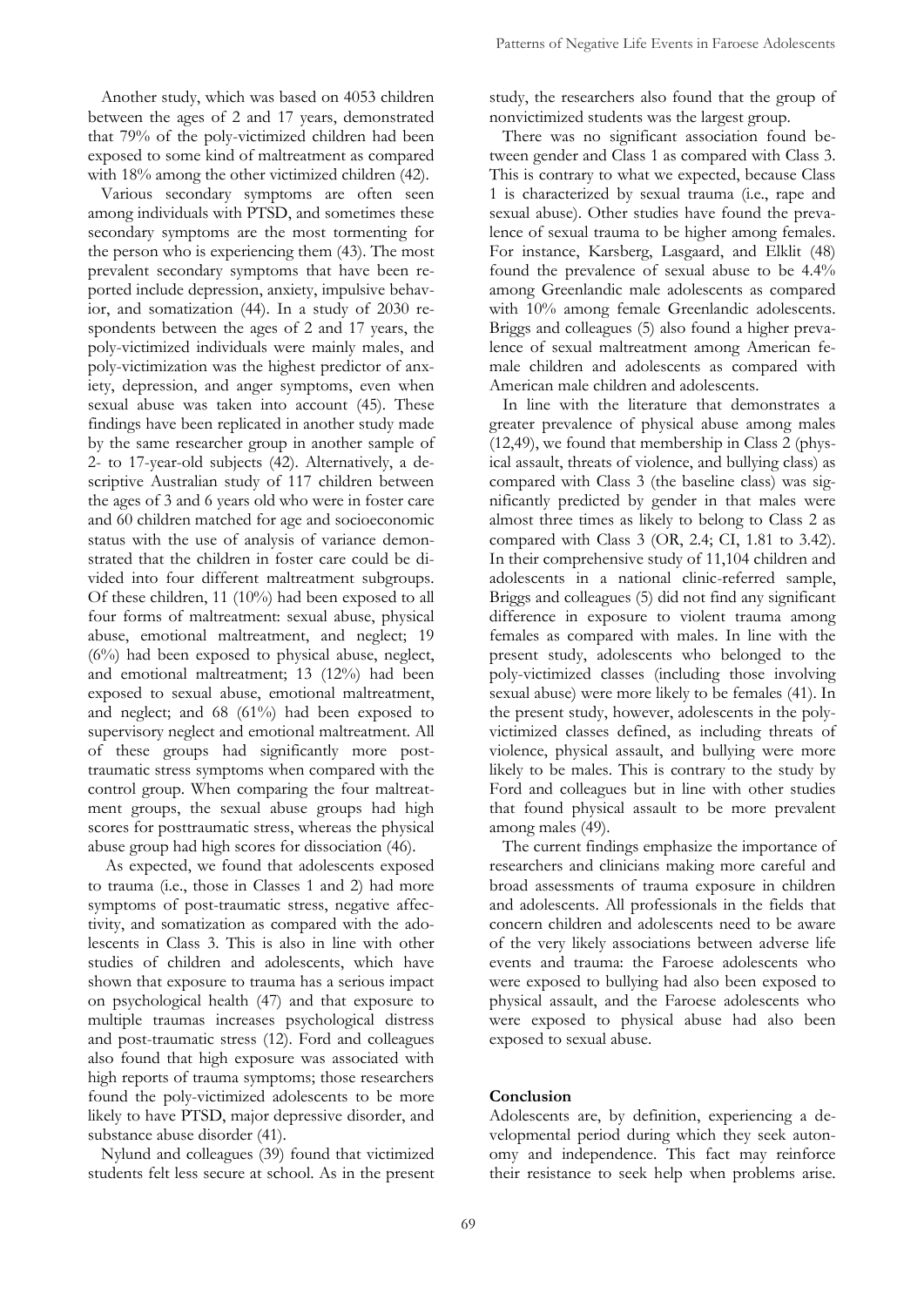Dyregrov and Dyregrov (50) found that adolescents find it difficult to seek health care; these subjects also reported that, if they do seek help, they often feel overlooked. Therefore, more effort must be made to identify those who are at risk and to offer them necessary treatment. LCA is a relatively new but important tool in epidemiologic research involving trauma exposure. Because LCAs are exploratory and empirically driven, they provide latent variables that best describe the population being studied. The present study can be said to offer a concise picture of how Faroese adolescents are exposed to trauma and what consequences that exposure has on their psychological well-being. Therefore, the results obtained here may be valuable for the national planning of preventive and interventional strategies, and they may contribute to an empirically founded economic prioritization. When the aim is to provide appropriate help and interventions to adolescents, these results demonstrate the importance of choosing trauma-informed strategies in various disciplines, such as pediatrics, child and adolescent psychiatry, social work, and school psychology.

#### **References**

- 1. Kessler RC, Sonnega A, Bromet E, Hughes M, Nelsen A. Posttraumatic stress disorder in the national comorbidity survey. Arch Gen Psychiatry 1995;52:1048-60.
- 2. Elklit A. Victimization and PTSD in a Danish national youth probability sample. J Am Acad Child Adolesc Psychiatry 2002;41:174-181.
- 3. Elklit A, Petersen T. Exposure to traumatic events among adolescents in four nations. Torture, 2008;18(1):2-11.
- 4. Petersen T, Elklit A, Olesen JG. Victimization among Faroese Adolescents. Scand J Psychology 2010;51:56-62.
- 5. Briggs EC, Fairbank JA, Greeson JKP, Amaya-Jackson LM, Gerrity ET, Belcher HME et al. Links between child and adolescent trauma exposure and service use histories in a national clinicreferred sample. Psychological Trauma: Theory, Research, Practice, and Policy 2012;4:1-9.
- 6. Broberg AO, Dyregrov A, Lilled L. The Göteborg discotheque fire – posttraumatic stress, and school adjustment as reported by the primary victims 18 months later. J Child Psychology and Psychiatry 2005;46:1279–86.
- 7. Reed PL, Anthony JC, Breslau N. Incidence of drug problems in young adults exposed to trauma and posttraumatic stress disorder. Arch Gen Psychiatry 2007;64:1435-42.
- 8. Nanni V, Uher R, Danese A. Childhood maltreatment predicts unfavorable course of illness and treatment outcome in depression: A meta-analysis. Am J Psychology 2012;169:141-51.
- 9. Onyut LP, Neuner F, Schauer E, Ertl V, Odenwald M, Schauer M et al. The Nakivale camp mental health project: Building local competency for psychological assistance to traumatized refugees. Intervention 2004;2(2):90-107.
- 10. Perkonigg A, Pfister H, Stein MB, Hofler M, Lieb R, Maercker A, Wittchen H-U[. Longitudinal course of posttraumatic stress disor](http://cirrie.buffalo.edu/database/56581/)[der and posttraumatic stress disorder symptoms in a community](http://cirrie.buffalo.edu/database/56581/)

[sample of adolescents and young adults.](http://cirrie.buffalo.edu/database/56581/) Am J Psychiatry 2005;162:1320-27.

- 11. Ditlevsen DN, Elklit A. The combined effect of gender and age on posttraumatic stress disorder: Do men and women show differences in the lifespan distribution of PTSD? Ann Gen Psychiatry 2010;9:32.
- 12. Tolin DF, Foa EB. Sex differences in trauma and posttraumatic stress disorder: a quantitative review of 25 years of research. Psychol Bulletin 2006;132:959-92.
- 13. Stein MB, Hofler M, Perkonigg A, Lieb R, Pfister H, Maercker A et al. Patterns of incidence and psychiatric risk factors for traumatic events. Int J Methods Psychiatr Res 2002;11(4):143-53.
- 14. Davidson JRT, Hughes D, Blazer DG, George LK. Post-traumatic stress disorder in the community: an epidemiological study. Psychol Medicine1991;21:713-21.
- 15. Moeller TP, Bachmann GA, Moeller JR. The combined effects of physical, sexual, and emotional abuse during childhood: Long-term health consequences for women. Child Abuse & Neglect 1993: 7: 623-40.
- 16. Pears KC, Kim HK, Fisher PA. Psychosocial and cognitive functioning of children with specific profiles of maltreatment. Child Abuse & Neglect 2008;32:958-71.
- 17. Nooner KB, Litrownik AJ, Thompson R, Margolis B, English DJ, Knight ED et al. Youth self-report of physical and sexual abuse: A latent class analysis. Child Abuse & Neglect 2010;34:146-54.
- 18. Joubert D, Webster L, Hackett RK[. Unresolved attachment status](http://ovidsp.uk.ovid.com.proxy1-bib.sdu.dk:2048/sp-3.7.0a/ovidweb.cgi?&S=DCFIPDOMDBHFHGDGFNPKGHPFMLCMAA00&Complete+Reference=S.sh.37%7c1%7c1)  [and trauma-related symptomatology in maltreated adolescents: An](http://ovidsp.uk.ovid.com.proxy1-bib.sdu.dk:2048/sp-3.7.0a/ovidweb.cgi?&S=DCFIPDOMDBHFHGDGFNPKGHPFMLCMAA00&Complete+Reference=S.sh.37%7c1%7c1)  [examination of cognitive mediators.](http://ovidsp.uk.ovid.com.proxy1-bib.sdu.dk:2048/sp-3.7.0a/ovidweb.cgi?&S=DCFIPDOMDBHFHGDGFNPKGHPFMLCMAA00&Complete+Reference=S.sh.37%7c1%7c1) Child Psychiatry Hum Dev 2012;43(3):471-83.
- 19. Walsh K, Danielson CK, McCauley J, Hanson RF, Smith DW, Resnick HS et al. Longitudinal trajectories of posttraumatic stress disorder symptoms and binge drinking among adolescent girls: The role of sexual victimization. J Adolesc Health 2012;50:54-59.
- 20. Dimitry L. A systematic review on the mental health of children and adolescents in areas of armed conflict in the Middle East. Child: care, health, and development 2011;38:153-61.
- 21. Penning SL, Bhagwanjee A, Govender K. Bullying boys: The traumatic effects of bullying in male adolescent learners. J Child Adolesc Ment Health 2010;22:131-43.
- 22. Ganz D, Sher L. Adolescent suicide in New York City: plenty of room for new research. Int J Adolesc Med Health 2011;24(2):99- 104.
- 23. Benjet C, Borges G, Medina-Mora ME, Zambrano J, Cruz C, Méndez E. Descriptive epidemiology of chronic childhood adversity in Mexican adolescents. J Adolesc Health 2009;45:483-89.
- 24. Graham-Bermann SA, Castor LE, Miller LE, Howell KH. The impact of intimate partner violence and additional traumatic events on trauma symptoms and PTSD in preschool-aged children. J Traumatic Stress 2012;25:393-400.
- 25. Mollica RF, Caspi-Yavin Y, Bollini P, Truong T, Tor S, Lavelle Jl. The Harvard Trauma Questionnaire: Validating a cross-cultural instrument for measuring torture, trauma, and posttraumatic stress disorder in Indochinese refugees. J Nerv Ment Dis 1992;180(2):111-16.
- 26. American Psychiatric Association Diagnostic and Statistical Manual of Mental Disorders, 4th Ed. Washington DC: American Psychiatric Association; 1994.
- 27. Bach ME. En empirisk belysning og analyse af "emotional numbing" som eventuel selvstændig factor i PTSD. Psykologisk Studieskriftserie 2003;6(1):1-132.